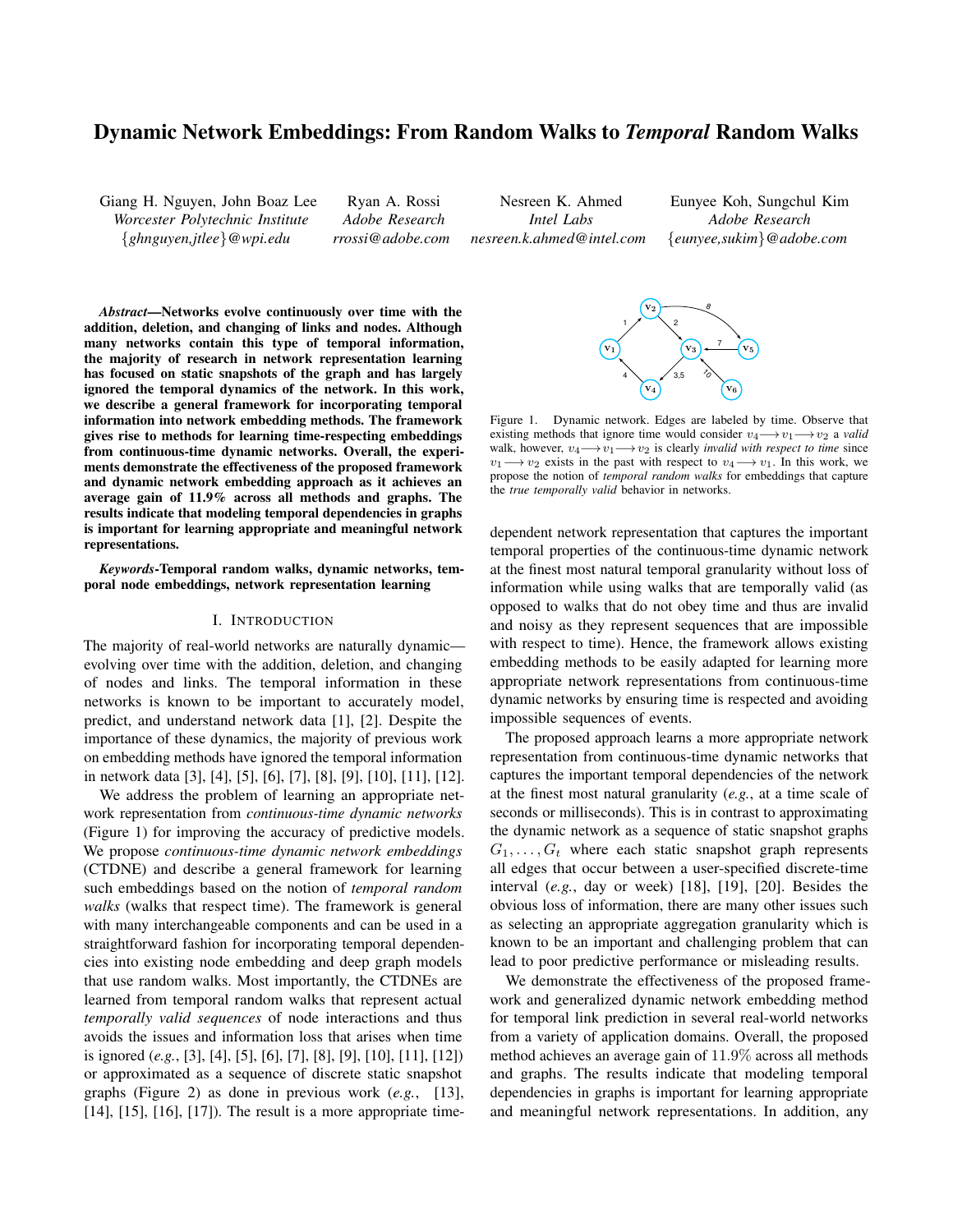existing embedding method or deep graph model that uses random walks can benefit from the proposed framework (*e.g.*, [3], [4], [8], [11], [9], [21], [10], [12]) as it serves as a basis for incorporating important temporal dependencies into existing methods. Methods generalized by the framework are able to learn more meaningful and accurate time-dependent network embeddings that capture important properties from continuous-time dynamic networks.

Previous embedding methods and deep graph models that use random walks search over the space of random walks  $\mathbb S$  on  $G$ , whereas the class of models (continuous-time dynamic network embeddings) proposed in this work learn temporal embeddings by searching over the space  $\mathbb{S}_T$  of temporal random walks that obey time and thus  $\mathbb{S}_T$  includes only *temporally valid walks*. Informally, a *temporal walk*  $S_t$  from node  $v_{i_1}$  to node  $v_{i_{L+1}}$  is defined as a sequence of edges  $\{(v_{i_1}, v_{i_2}, t_{i_1}), (v_{i_2}, v_{i_3}, t_{i_2}), \ldots, (v_{i_L}, v_{i_{L+1}}, t_{i_L})\}$ such that  $t_{i_1} \leq t_{i_2} \leq \ldots \leq t_{i_L}$ . A temporal walk represents a *temporally valid* sequence of edges traversed in increasing order of edge times and therefore respect time. For instance, suppose each edge represents a contact (*e.g.*, email, phone call, proximity) between two entities, then a temporal random walk represents a feasible route for a piece of information through the dynamic network. It is straightforward to see that existing methods that ignore time learn embeddings from a set of random walks that are not actually possible when time is respected and thus represent *invalid* sequences of events.

The sequence that links (events) occur in a network carries important information, *e.g.*, if the event (link) represents an email communication sent from one user to another, then the state of the user who receives the email message changes in response to the email communication. For instance, suppose we have two emails  $e_i = (v_1, v_2)$  from  $v_1$  to  $v_2$  and  $e_j =$  $(v_2, v_3)$  from  $v_2$  to  $v_3$ ; and let  $\mathcal{T}(v_1, v_2)$  be the time of an email  $e_i = (v_1, v_2)$ . If  $\mathcal{T}(v_1, v_2) < \mathcal{T}(v_2, v_3)$  then the message  $e_j = (v_2, v_3)$  may reflect the information received



Figure 2. Noise and information loss occurs when the true dynamic network (Figure 1) is approximated as a sequence of discrete static snapshot graphs  $G_1, \ldots, G_t$  using a user-defined aggregation time-scale s (temporal granularity). Suppose the dynamic network in Figure 1 is used and  $s = 5$ , then  $G_1$  includes all edges in the time-interval [1, 5] whereas  $G_2$  includes all edges in  $[6, 10]$  and so on. Notice that in the static snapshot graph  $G_1$ the walk  $v_4 \rightarrow v_1 \rightarrow v_2$  is still possible despite it being *invalid* while the perfectly valid temporal walk  $v_1 \rightarrow v_2 \rightarrow v_5$  is impossible. Both cases are captured correctly without any loss using the proposed notion of *temporal walk* on the actual dynamic network.

from the email communication  $e_i = (v_1, v_2)$ . However, if  $\mathcal{T}(v_1, v_2) > \mathcal{T}(v_2, v_3)$  then the message  $e_j = (v_2, v_3)$  cannot contain any information communicated in the email  $e_i$  =  $(v_1, v_2)$ . This is just one simple example illustrating the importance of modeling the actual sequence of events (email communications). Embedding methods that ignore time are prone to many issues such as learning inappropriate node embeddings that do not accurately capture the dynamics in the network such as the real-world interactions or flow of information among nodes. An example of information loss that occurs when time is ignored or the actual dynamic network is approximated using a sequence of discrete static snapshot graphs is shown in Figure 1 and 2, respectively.

The proposed approach has the following desired properties:

- General & Unifying Framework: We present a framework for incorporating temporal dependencies in node embedding and deep graph models that use random walks.
- Temporally Valid: Embeddings are learned based on the proposed notion of *temporal random walks* that captures the *temporally valid interactions* (*e.g.*, flow of information, etc) in the dynamic network in a lossless fashion.
- Continuous-Time Dynamic Network Embeddings (CTDNEs): We introduce CTDNEs that are temporally valid embeddings learned at the finest temporal granularity. CTDNEs do not have the issues and information loss that arise when the dynamic network is approximated as a sequence of discrete static snapshot graphs.
- Effectiveness: The proposed approach is shown to be effective for learning dynamic network representations. We achieve an average gain in AUC of 11.9% across all methods and graphs from various application domains.

#### II. FRAMEWORK

This section introduces *continuous-time dynamic network embeddings* (CTDNE) and describes a general framework for deriving them based on the notion of *temporal random walks*.

#### *A. Temporal Model*

In this work, instead of approximating the dynamic network as a sequence of lossy discrete static snapshot graphs defined as  $G_1, \ldots, G_T$  where  $G_i = (V, E_t)$  and  $E_t$  are the edges active between the timespan  $[t_{i-1}, t_i]$ , we model the *temporal interactions* in a lossless fashion as a *continuoustime dynamic network* (CTDN) defined formally as:

DEFINITION 1 (CONTINUOUS-TIME DYNAMIC NETWORK) *Given a graph*  $G = (V, E_T, T)$ *, let* V *be a set of vertices, and*  $E_T \subseteq V \times \dot{V} \times \mathbb{R}^+$  be the set of temporal edges between vertices *in*  $\overline{V}$ , and  $\mathcal{T}: E \to \mathbb{R}^+$  *is a function that maps each edge to a corresponding timestamp. At the finest granularity, each edge*  $e_i = (u, v, t) \in E_T$  may be assigned a unique time  $t \in \mathbb{R}^+$ .

In continuous-time dynamic networks (*i.e.*, temporal networks), events denoted by edges occur over a time span  $\mathcal{T} \subseteq \mathbb{T}$  where  $\mathbb{T}$  is the temporal domain. For continuoustime systems  $\mathbb{T} = \mathbb{R}^+$ . In such networks, a *valid* walk is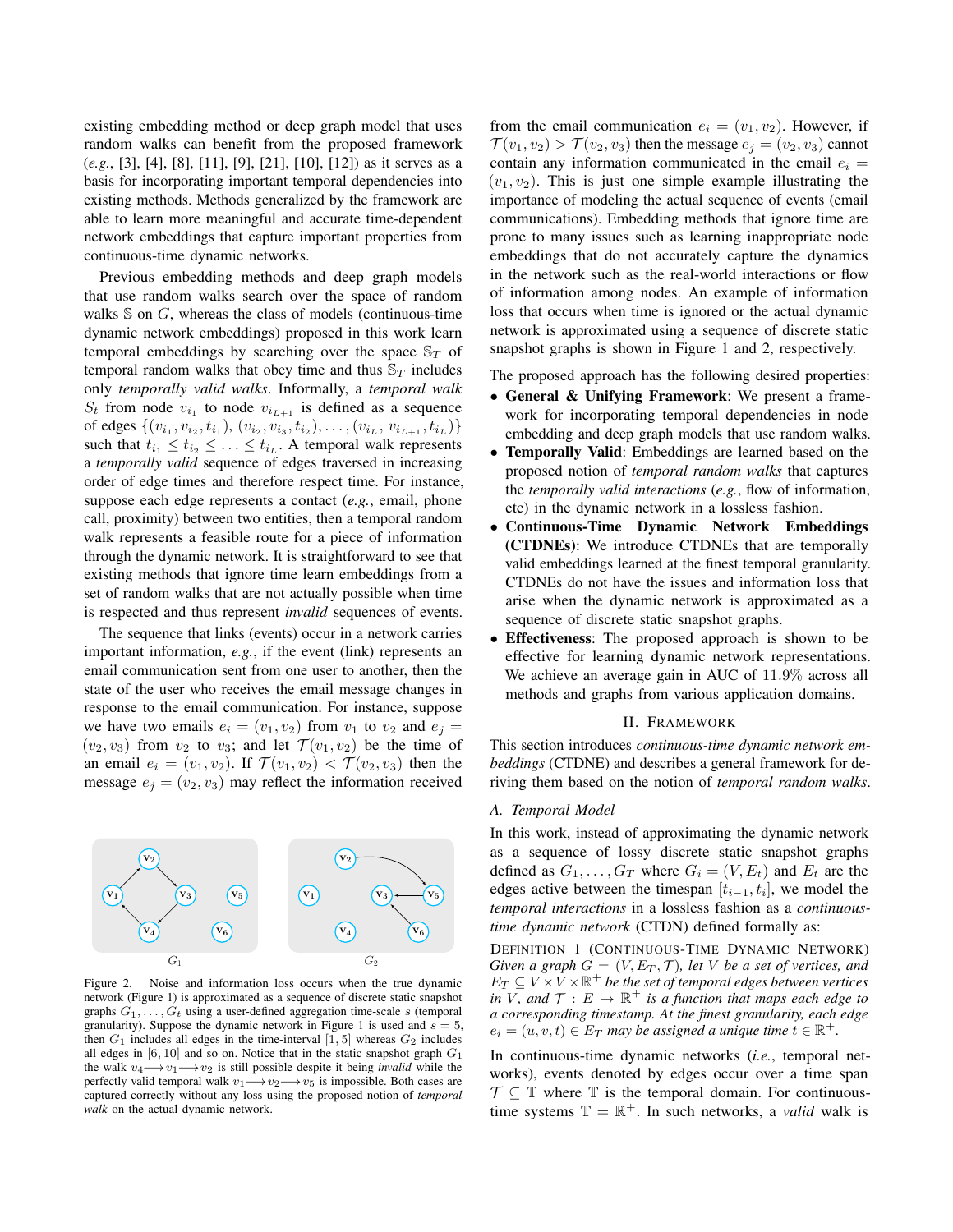defined as a sequence of nodes connected by edges with non-decreasing timestamps. In other words, if each edge captures the time of contact between two entities, then a (valid temporal) walk may represent a feasible route for a piece of information. More formally,

DEFINITION 2 (TEMPORAL WALK) *A temporal walk from*  $v_1$  *to*  $v_k$  *in G is a sequence of vertices*  $\langle v_1, v_2, \cdots, v_k \rangle$  *such*  $that \langle v_i, v_{i+1} \rangle \in E_T$  *for*  $1 \leq i \leq k$ *, and*  $\mathcal{T}(v_i, v_{i+1}) \leq$  $\mathcal{T}(v_{i+1}, v_{i+2})$  *for*  $1 \leq i \leq (k-1)$ *. For two arbitrary vertices u,*  $v \in V$ , we say that u is temporally connected to v if there exists *a temporal walk from* u *to* v*.*

A *temporally invalid walk* is a walk that does not respect time. Any method that uses temporally invalid walks or approximates the dynamic network as a sequence of static snapshot graphs is said to have *temporal loss*.

We introduce the problem of learning continuous-time dynamic network embeddings (CTDNEs) for continuoustime dynamic networks as follows:

DEFINITION 3 (CONTINUOUS-TIME DYNAMIC NETWORK EMBEDDING) *Given a dynamic network*  $G = (V, E_T, \mathcal{T})$ *, the* goal is to learn a function  $f: V \to \mathbb{R}^D$  that maps nodes in *the continuous-time dynamic network* G *to* D*-dimensional timedependent embeddings using only data that is temporally valid (*e.g.*, temporal walks defined in Definition 2).*

Unlike previous work that ignores time or *approximates* the dynamic network as a sequence of discrete static snapshot graphs  $G_1, \ldots, G_t$ , CTDNEs proposed in this work are learned from temporal random walks that capture the true temporal interactions (*e.g.*, flow of information, spread of diseases, etc.) in the dynamic network in a lossless fashion.

The proposed CTDNE framework has two main interchangeable components that allow the user to *temporally bias* the learning of time-dependent network representations. We describe each component in Section II-B and II-C.

## *B. Initial Temporal Edge Selection*

This section describes approaches for selecting the initial temporal edge to begin the temporal random walk. In general, each temporal walk starts from a temporal edge  $e_i \in E_T$  at time  $t = \mathcal{T}$  selected from a distribution  $\mathbb{F}_s$ . The distribution used to select the initial temporal edge can either be uniform (unbiased) or temporally biased using an arbitrary weighted (non-uniform) distribution for  $\mathbb{F}_s$ . For instance, to learn node embeddings for the temporal link prediction task, we may want to begin more temporal walks from edges closer to the current time point as the events/relationships in the distant past may be less predictive of the state of the system now.

*1) Unbiased:* To select the initial edge in an unbiased fashion, each edge  $e_i = (v, u, t) \in E_T$  has the same probability of being selected:

$$
\mathbb{P}(e) = 1/|E_T| \tag{1}
$$

This corresponds to selecting the initial temporal edge using a uniform distribution.



Figure 3. Example initial edge selection cumulative probability distributions (CPDs) for each of the variants investigated (uniform, linear, and exponential). Observe that exponential biases the selection of the initial edge towards those occurring more recently than in the past, whereas linear lies between exponential and uniform.

*2) Biased:* We describe two techniques to temporally bias the selection of the initial edge that determines the start of the temporal random walk. In particular, we select the initial temporal edge using a temporally weighted distribution based on exponential and linear functions. However, the proposed continuous-time dynamic network embedding framework is flexible with many interchangeable components and therefore can easily support other temporally weighted distributions for selecting the initial temporal edge.

Exponential: We can also bias initial edge selection using an exponential distribution, in which case each edge  $e \in E_T$ is assigned the probability:

$$
\mathbb{P}(e) = \frac{\exp\left[\mathcal{T}(e) - t_{\min}\right]}{\sum_{e' \in E_T} \exp\left[\mathcal{T}(e') - t_{\min}\right]}
$$
(2)

where  $t_{\min}$  is the minimum time associated with an edge in the dynamic graph. This defines a distribution that heavily favors edges appearing later in time.

Linear: When the time difference between two time-wise consecutive edges is large, it can sometimes be helpful to map the edges to discrete time steps. Let  $\eta : E_T \to \mathbb{Z}^+$  be a function that sorts (in ascending order by time) the edges in the graph. In other words  $\eta$  maps each edge to an index with  $\eta(e) = 1$  for the earliest edge e. In this case, each edge  $e \in \eta(E_T)$  will be assigned the probability:

$$
\mathbb{P}(e) = \frac{\eta(e)}{\sum_{e' \in E_T} \eta(e')}
$$
\n(3)

See Figure 3 for examples of the different variants.

### *C. Temporal Random Walks*

After selecting the initial edge  $e_i = (u, v, t)$  at time t to begin the temporal random walk (Section II-B) using  $\mathbb{F}_s$ , how can we perform a temporal random walk starting from that edge? We define the set of temporal neighbors of a node  $v$  at time  $t$  as follows:

DEFINITION 4 (TEMPORAL NEIGHBORHOOD) *The set of temporal neighbors of a node* v *at time t denoted as*  $\Gamma_t(v)$  *are:* 

$$
\Gamma_t(v) = \{(w, t') \mid e = (v, w, t') \in E_T \land \mathcal{T}(e) > t\}
$$
 (4)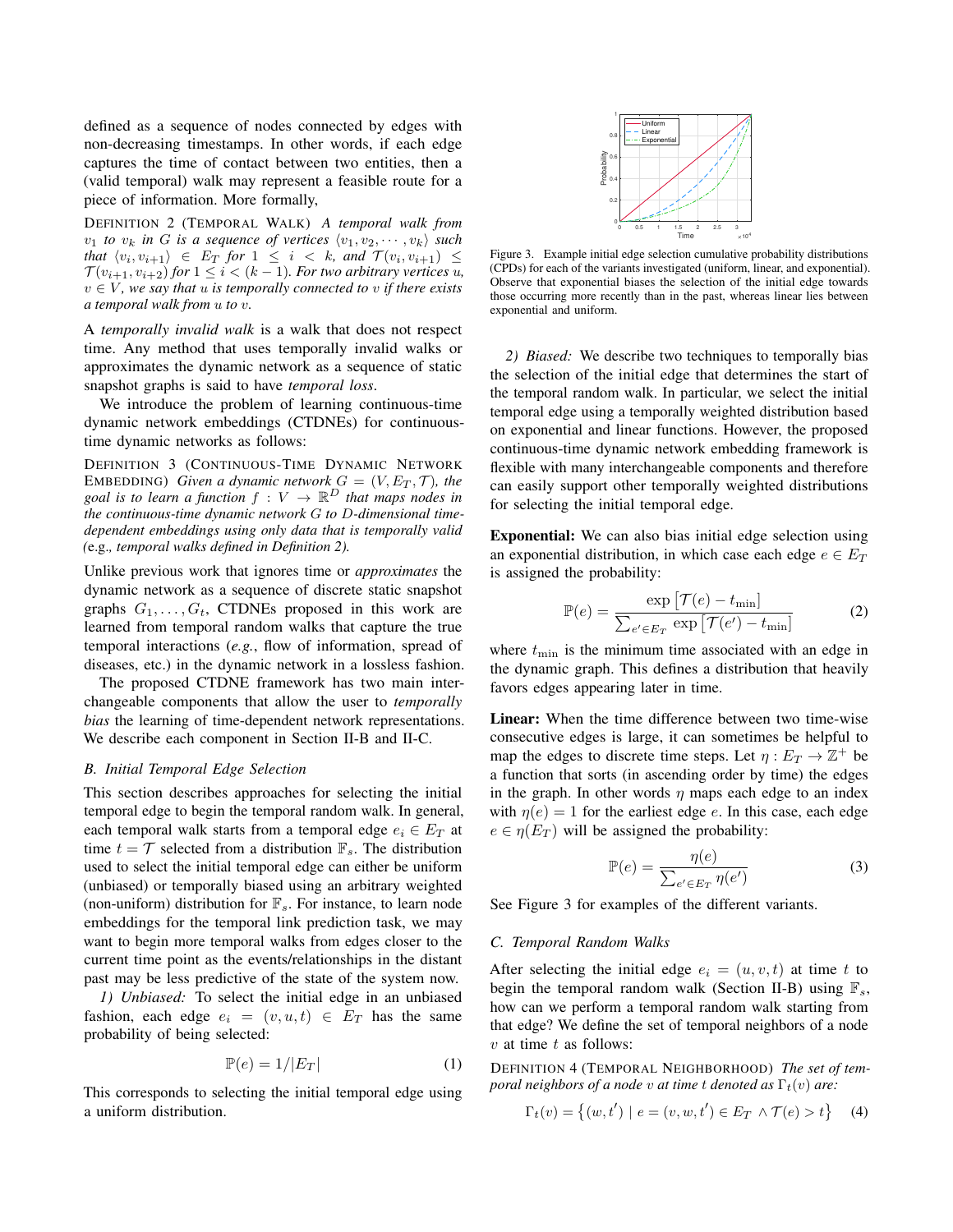

Figure 4. Temporal neighborhood of a node  $v_2$  at time  $t = 6$  denoted as  $\Gamma_t(v_2)$ . Notice that  $\Gamma_t(v_2) = \{v_4, v_3, v_5, v_3\}$  is an ordered multiset where the temporal neighbors are sorted in ascending order by time with the nodes more recent appearing first. Moreover, the same node can appear multiple times (*e.g.*, a user sends another user multiple emails, or an association/event occurs multiple times between the same entities). This is in contrast to the definition of neighborhood used by previous work that is not parameterized by time, *e.g.*,  $\Gamma(v_2) = \{v_3, v_4, v_5, v_6, v_8\}$  or  $\Gamma(v_2) = \{v_3, v_3, v_4, v_5, v_6, v_8\}$  if multigraphs are supported.

Observe that the same neighbor  $w$  can appear multiple times in  $\Gamma_t(v)$  since multiple temporal edges can exist between the same pair of nodes (Figure 4). The next node in a temporal random walk can then be chosen from the set  $\Gamma_t(v)$ . Here we use a second distribution  $\mathbb{F}_{\Gamma}$  to *temporally bias* the neighbor selection. For instance, we may want to bias the sampling strategy towards walks that exhibit smaller "in-between" time for consecutive edges. That is, for each consecutive pair of edges  $(u, v, t)$ , and  $(v, w, t+k)$  in the random walk, we want  $k$  to be small. For temporal link prediction on a dynamic social network, restricting the "in-between" time allows us to sample walks that do not group friends from different time periods together.

*1) Unbiased:* For unbiased temporal neighbor selection, given an arbitrary edge  $e = (u, v, t)$ , each temporal neighbor  $w \in \Gamma_t(v)$  of node v at time t has the following probability of being selected:

$$
\mathbb{P}(w) = 1/|\Gamma_t(v)| \tag{5}
$$

*2) Biased:* We describe two techniques to bias the temporal random walks by sampling the next node in a temporal walk via temporally weighted distributions based on exponential and linear functions. However, the continuoustime dynamic network embedding framework is flexible and can easily be used with other application or domaindependent *temporal bias functions*.

Exponential: When exponential decay is used, we formulate the probability as follows. Given an arbitrary edge  $e =$  $(u, v, t)$ , each temporal neighbor  $w \in \Gamma_t(v)$  has the following probability of being selected:

$$
\mathbb{P}(w) = \frac{\exp[\tau(w) - \tau(v)]}{\sum_{w' \in \Gamma_t(v)} \exp[\tau(w') - \tau(v)]}
$$
(6)

Note that we abuse the notation slightly here and use  $\tau$  to mean the mapping to the corresponding time. This is similar to the exponentially decaying probability of consecutive contacts observed in the spread of computer viruses [22].

**Linear:** Here, we define  $\delta: V \times \mathbb{R}^+ \to \mathbb{Z}^+$  as a function which sorts temporal neighbors in descending order timewise. The probability of each temporal neighbor  $w \in \Gamma_t(v)$ of node  $v$  at time  $t$  is then defined as:

$$
\mathbb{P}(w) = \frac{\delta(w)}{\sum_{w' \in \Gamma_t(v)} \delta(w')} \tag{7}
$$

This distribution biases the selection towards edges that are closer in time to the current node.

*3) Temporal Context Windows:* Since temporal walks preserve time, it is possible for a walk to run out of *temporally valid* edges to traverse. Therefore, we do not impose a strict length on the temporal random walks. Instead, we simply require each temporal walk to have a minimum length  $\omega$  (in this work,  $\omega$  is equivalent to the context window size for skip-gram  $[23]$ ). A maximum length L can be provided to accommodate longer walks. A temporal walk  $S_{t_i}$  with length  $|\mathcal{S}_{t_i}|$  is considered valid iff

$$
\omega \leq |\mathcal{S}_{t_i}| \leq L
$$

Given a set of temporal random walks  $\{S_{t_1}, S_{t_2}, \cdots, S_{t_k}\},$ we define the temporal context window count  $\beta$  as the total number of context windows of size  $\omega$  that can be derived from the set of temporal random walks. Formally, this can be written as:

$$
\beta = \sum_{i=1}^{k} (|\mathcal{S}_{t_i}| - \omega + 1)
$$
 (8)

When deriving a set of temporal walks, we typically set  $\beta$ to be a multiple of  $N = |V|$ .

## *D. Learning Time-preserving Embeddings*

Given a temporal walk  $S_t$ , we can now formulate the task of learning time-preserving node embeddings in a CTDN as the optimization problem:

$$
\max_{f} \log \mathbb{P}\left(W_T = \{v_{i-\omega}, \cdots, v_{i+\omega}\} \setminus v_i \mid f(v_i)\right) \quad (9)
$$

where  $f: V \to \mathbb{R}^D$  is the node embedding function,  $\omega$  is the context window size for optimization, and

$$
W_T = \{v_{i-\omega}, \cdots, v_{i+\omega}\}
$$

such that

$$
\mathcal{T}(v_{i-\omega}, v_{i-\omega+1}) < \cdots < \mathcal{T}(v_{i+\omega-1}, v_{i+\omega})
$$

is an arbitrary temporal context window  $W_T \subseteq S_t$ . For tractability, we assume conditional independence between the nodes of a temporal context window when observed with respect to the source node  $v_i$ . That is:

$$
\mathbb{P}\big(W_T|f(v_i)\big) = \prod_{v_{i+k} \in W_T} \mathbb{P}\big(v_{i+k}|f(v_i)\big) \tag{10}
$$

We can model the conditional likelihood of every sourcenearby node pair  $(v_i, v_j)$  as a softmax unit parameterized by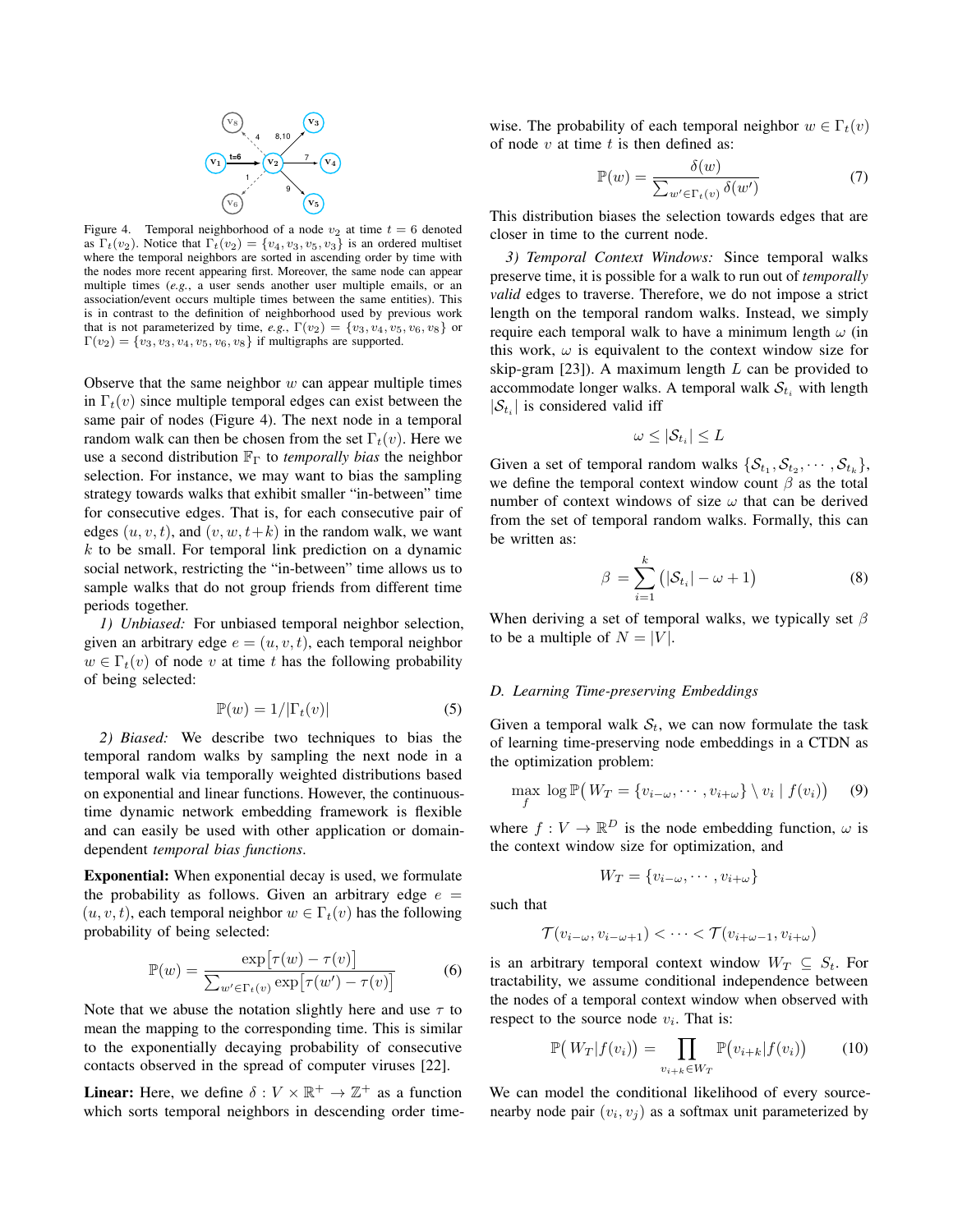a dot product of their feature vectors:

$$
\mathbb{P}(v_j|f(v_i)) = \frac{\exp[f(v_j) \cdot f(v_i)]}{\sum_{v_k \in V} \exp[f(v_k) \cdot f(v_i)]}
$$
(11)

Using Eq. 10- 11, the optimization problem in Eq. 9 reduces to:

$$
\max_{f} \sum_{v_i \in V} \left( -\log Z_i + \sum_{v_j \in W_T} f(v_j) \cdot f(v_i) \right) \tag{12}
$$

where the term  $Z_i = \sum_{v_j \in V} \exp[f(v_i) \cdot f(v_j)]$  can be approximated by negative sampling. Given a graph  $G$ , let  $\mathbb S$  be the space of all possible random walks on G and let  $\mathbb{S}_T$  be the space of all temporal random walks on G. It is straightforward to see that the space of temporal random walks  $\mathbb{S}_T$  is contained within  $\mathbb{S}$ , and  $\mathbb{S}_T$  represents only a tiny fraction of possible random walks in S. Existing methods sample a set of random walks  $S$  from  $S$  whereas this work focuses on sampling a set of *temporal random walks*  $S_t$ from  $\mathbb{S}_T \subseteq \mathbb{S}$ . In general, the probability of an existing method sampling a temporal random walk from S by chance is extremely small and therefore the vast majority of random walks sampled by these methods represent sequences of events between nodes that are invalid (not possible) when time is respected.

We summarize a procedure to learn CTDNEs in Algorithm 1. This procedure generalizes the Skip-Gram architecture to learn continuous-time dynamic network embeddings (CTDNEs). However, the framework can easily be used for other deep graph models that leverage random walks (*e.g.*, [12]) as the temporal walks can serve as input vectors for neural networks. There are many methods that can be adapted to learn CTDN embeddings using *temporal random walks* (*e.g.*, node2vec [4], struc2vec [8], role2vec [24]) and the proposed framework is not tied to any particular approach.

#### *E. Model Variants*

The proposed CTDNE framework has two main interchangeable components that give rise to a variety of useful models. In particular, the distribution  $\mathbb{F}_s$  to select the starting edge e<sup>∗</sup> of a temporal random walk (Section II-B) and the other distribution  $\mathbb{F}_{\Gamma}$  used to bias the selection of each subsequent edge in a temporal random walk (Section II-C). Thus, different distributions  $\mathbb{F}_s$  and  $\mathbb{F}_\Gamma$  can be used to bias the temporal random walk sampling strategy.

## III. ANALYSIS

Let  $N = |V|$  denote the number of nodes,  $M = |E_T|$  be the number of edges,  $D =$  dimensionality of the embedding,  $R =$ the number of temporal walks per node,  $L =$  the maximum length of a temporal random walk, and  $\Delta$  = the maximum degree of a node. Recall that while  $R$  is not required, we use it here since the number of temporal random walks  $|\mathcal{S}_T|$ is a multiple of the number of nodes  $N = |V|$  and thus can be written as RN similar to previous work.

Algorithm 1 Continuous-Time Dynamic Network Embeddings

```
Input:
```

```
a (un)weighted and (un)directed dynamic network G = (V, E_T, \mathcal{T}),temporal context window count β, context window size ω,
embedding dimensions D
```
- 1 Set maximum walk length  $L = 80$
- 2 Initialize set of *temporal walks*  $S_T$  to Ø
- 3 Initialize number of temporal context windows  $C = 0$
- 4 Precompute sampling distribution  $\mathbb{F}_s$  using G  $\mathbb{F}_s \in \{\text{Uniform, Exponential, Linear}\}\$
- 5  $G' = (V, E_T, \mathcal{T}, \mathbb{F}_s)$
- 6 while  $\beta C > 0$  do
- 7 Sample an edge  $e_* = (v, u)$  via distribution  $\mathbb{F}_s$
- 8  $t = \mathcal{T}(e_*)$
- 9  $S_t = \text{TemporalkWALK}(G', e_* = (v, u), t, L, \omega + \beta C 1)$
- 10 if  $|S_t| > \omega$  then
- 11 Add the *temporal walk*  $S_t$  to  $S_T$
- 12  $C = C + (|S_t| \omega + 1)$
- 13 end while
- 14  $\mathbf{Z} =$  STOCHASTICGRADIENTDESCENT $(\omega, D, \mathcal{S}_T)$
- 15 return the *dynamic* node embedding matrix Z

#### Algorithm 2 Temporal Random Walk

| 1              | <b>procedure</b> TEMPORALWALK $(G', e = (s, r), t, L, C)$                        |                               |
|----------------|----------------------------------------------------------------------------------|-------------------------------|
| $\overline{2}$ | Initialize temporal walk $S_t = [s, r]$                                          |                               |
| 3              | Set $i = r$                                                                      | $\triangleright$ current node |
| $\overline{4}$ | for $p = 1$ to $\min(L, C) - 1$ do                                               |                               |
| 5              | $\Gamma_t(i) = \{(w, t') \mid e = (i, w, t') \in E_T \land \mathcal{T}(i) > t\}$ |                               |
| -6             | <b>if</b> $ \Gamma_t(i)  > 0$ then                                               |                               |
|                | Select node j from distribution $\mathbb{F}_{\Gamma}(\Gamma_t(i))$               |                               |
| 8              | Append j to $S_t$                                                                |                               |
| 9              | Set $t = \mathcal{T}(i, j)$                                                      |                               |
| 10             | Set $i = i$                                                                      |                               |
| 11             | else terminate temporal walk                                                     |                               |
| 12             | <b>return</b> temporal walk $S_t$ of length $ S_t $ rooted at node s             |                               |
|                |                                                                                  |                               |

## *A. Time Complexity*

LEMMA 1 *The time complexity for learning CTDNEs using the generalized Skip-gram architecture in Section II-D is*

$$
\mathcal{O}(M + N(R\log M + RL\Delta + D))\tag{13}
$$

*and the time complexity for learning CTDNEs with* unbiased *temporal random walks (uniform) is:*

$$
\mathcal{O}(N(R\log M + RL\log \Delta + D))\tag{14}
$$

PROOF. The time complexity of each of the three steps is provided below. We assume the exponential variant is used for both  $\mathbb{F}_s$  and  $\mathbb{F}_\Gamma$  since this CTDNE variant is the most computationally expensive among the nine CTDNE variants expressed from using uniform, linear, or exponential for  $\mathbb{F}_s$ and  $\mathbb{F}_{\Gamma}$ . WLOG we assume  $E_T$  is sorted in increasing order of time such that  $\mathcal{T}(e_1) \leq \mathcal{T}(e_2) \leq \cdots \leq \mathcal{T}(e_M)$ . Similarly, the neighbors of each node are also ordered in increasing order of time.

**Initial Temporal Edge Selection:** To derive  $\mathbb{F}_s$  for any of the variants used in this work (uniform, linear, exponential) it takes  $\mathcal{O}(M)$  time since each variant can be computed with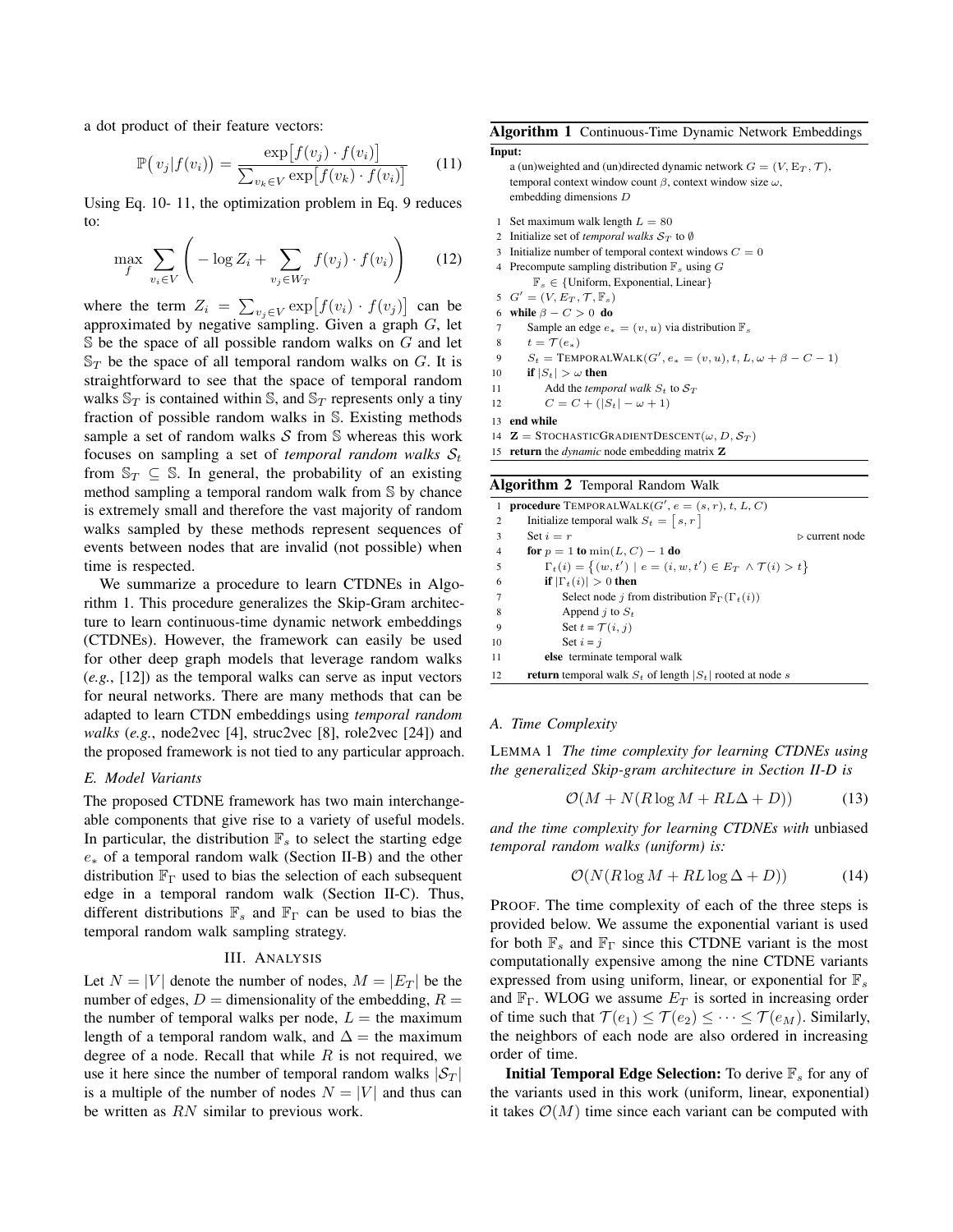a single or at most two passes over the edges. Selecting an initial edge via  $\mathbb{F}_s$  takes  $\mathcal{O}(\log M)$  time. Now  $\mathbb{F}_s$  is used to select the initial edge for each temporal random walk  $S_t \in S_T$ and thus an initial edge is selected  $RN = |\mathcal{S}_T|$  times. This gives a total time complexity of  $\mathcal{O}(M + RN \log M)$ .<sup>1</sup>

Temporal Random Walks: After the initial edge is selected, the next step is to select the next temporally valid neighbor from the set of temporal neighbors  $\Gamma_t(v)$  of a given node  $v$  at time  $t$  using a (weighted) distribution  $\mathbb{F}_{\Gamma}$  (*e.g.*, uniform, linear, exponential). Note  $\mathbb{F}_{\Gamma}$  must be computed and maintained for each node. Given a node  $v$ and a time  $t_*$  associated with the previous edge traversal in the temporal random walk, the first step in any variant (uniform, linear, exponential; Section II-C) is to obtain the ordered set of temporal neighbors  $\Gamma_t(v) \subseteq \Gamma(v)$  of node v that occur after  $t_$ <sup>\*</sup>. Since the set of all temporal neighbors is already stored and ordered by time, we only need to find the index of the neighbor  $w \in \Gamma(v)$  with time  $t > t_*$  as this gives us  $\Gamma_t(v)$ . Therefore,  $\Gamma_t(v)$  is derived in log  $|\Gamma(v)|$ via a binary search over the ordered set  $\Gamma(v)$ . In the worst case,  $\mathcal{O}(\log \Delta)$  where  $\Delta = \max_{v \in V} |\Gamma(v)|$  is the maximum degree. After obtaining  $\Gamma_t(v) \subseteq \Gamma(v)$ , we derive  $\mathbb{F}_{\Gamma}$  in  $\mathcal{O}(\Delta)$ time when  $d_v = \Delta$ . Now, selecting the next temporally valid neighbor according to  $\mathbb{F}_{\Gamma}$  takes  $\mathcal{O}(\log \Delta)$  for exponential and linear and  $o(1)$  for uniform. For the uniform variant, we select the next temporally valid neighbor in  $o(1)$  constant time by  $j \sim$  UniformDiscrete $\{1, 2, \ldots, |\Gamma_t(v)|\}$  and then obtain the selected temporal neighbor by directly indexing into  $\Gamma_t(v)$ . Therefore, the worst-case time complexity to select the next node in a biased temporal random walk is  $\mathcal{O}(\log \Delta + \Delta) = \mathcal{O}(\Delta)$  and  $\mathcal{O}(\log \Delta)$  for unbiased.

For a temporal random walk of length  $L$ , the time complexity is  $\mathcal{O}(L\Delta)$  for a biased walk with linear/exponential and  $\mathcal{O}(L \log \Delta)$  for an unbiased walk. Therefore, the worst-case time complexity for RN biased temporal random walks of length L is  $\mathcal{O}(RNL\Delta)$  and  $\mathcal{O}(RNL\log \Delta)$  for unbiased.

Learning time-dependent embeddings: For the Skip-Gram-based generalization given in Section II-D, the time complexity per iteration of Stochastic Gradient Descent (SGD) is  $\mathcal{O}(ND)$  where  $D \ll N$ . Nevertheless, the choice of optimization scheme depends on the objective function of the embedding method generalized via the CTDNE framework [25], [26].

#### *B. Space Complexity*

Storing the  $F_s$  distribution takes  $\mathcal{O}(M)$  space. The temporal neighborhoods do not require any additional space (as we simply store an index). Storing  $\mathbb{F}_{\Gamma}$  takes  $\mathcal{O}(\Delta)$  (which can be reused for each node in the temporal random walk). The embedding matrix **Z** takes  $\mathcal{O}(ND)$  space. Therefore, the space complexity is  $\mathcal{O}(M + ND + \Delta) = \mathcal{O}(M + ND)$ .

#### IV. EXPERIMENTS

The experiments are designed to investigate the effectiveness of the proposed CTDNE framework for prediction. The time scale of all dynamic networks investigated is at the level of seconds or milliseconds. Our approach uses the finest time scale available in the graph data as input. All data is from NetworkRepository [27].

#### *A. Experimental setup*

Since this work is the first to learn embeddings over a CTDN, there are no methods that are directly comparable. Nevertheless, we evaluate the framework presented in Section II for learning continuous-time dynamic network representations by first comparing CTDNE against a number of recent embedding methods including node2vec [4], DeepWalk [3], and LINE [5]. For node2vec, we use the same hyperparameters  $(D = 128, R = 10, L = 80, \omega = 10)$  and grid search over  $p, q \in \{0.25, 0.50, 1, 2, 4\}$  as mentioned in [4]. We use the same hyperparameters for DeepWalk but with  $p = q = 1$  as it is a special case of node2vec. As for the CTDNE methods, we use  $\omega = 10$  and  $D = 128$ . For LINE, we use  $D = 128$ with 2nd-order proximity and  $T = 60$  million samples.

Table I AUC SCORES FOR TEMPORAL LINK PREDICTION.

|                    | DATA DeepWalk Node2Vec LINE |       |       | <b>CTDNE</b> | (GAIN)       |
|--------------------|-----------------------------|-------|-------|--------------|--------------|
| ia-contact         | 0.845                       | 0.874 | 0.736 | 0.913        | $(+10.37%)$  |
| ia-hypertext09     | 0.620                       | 0.641 | 0.621 | 0.671        | $(+6.51\%)$  |
| ia-enron-employees | 0.719                       | 0.759 | 0.550 | 0.777        | $(+13.00\%)$ |
| ia-radoslaw-email  | 0.734                       | 0.741 | 0.615 | 0.811        | $(+14.83%)$  |
| ia-email-eu        | 0.820                       | 0.860 | 0.650 | 0.890        | $(+12.73%)$  |
| fb-forum           | 0.670                       | 0.790 | 0.640 | 0.826        | $(+15.25%)$  |
| soc-bitcoinA       | 0.840                       | 0.870 | 0.670 | 0.891        | $(+10.96\%)$ |
| soc-wiki-elec      | 0.820                       | 0.840 | 0.620 | 0.857        | $(+11.32\%)$ |

## *B. Comparison*

We evaluate the performance of the proposed framework on the temporal link prediction task. To generate a set of labeled examples for link prediction, we first sort the edges in each graph by time (ascending) and use the first 75% for representation learning. The remaining 25% are considered as positive links and we sample an equal number of negative edges randomly. We take care to ensure edges in the training set do not appear in the test set and vice-versa. We perform link prediction on this labeled data  $X$  of positive and negative edges. After the embeddings are learned for each node, we derive edge feature vectors. More formally, given embedding vectors  $z_i$  and  $z_j$  for node i and j, we derive an edge embedding vector  $\mathbf{z}_{ij} \in \mathbb{R}^D$  as  $\mathbf{z}_{ij} = \Phi(\mathbf{z}_i, \mathbf{z}_j)$  where

$$
\Phi \in \left\{ (\mathbf{z}_i + \mathbf{z}_j)/2, \mathbf{z}_i \odot \mathbf{z}_j, \ |\mathbf{z}_i - \mathbf{z}_j|, \ (\mathbf{z}_i - \mathbf{z}_j)^{\circ 2} \right\} (15)
$$

and  $z_i \odot z_j$  is the element-wise product and  $z^{\circ 2}$  is the Hadamard power. We use logistic regression with hold-out validation of 25%. Experiments are repeated for 10 random seed initializations and average performance is reported.

<sup>&</sup>lt;sup>1</sup>Note for uniform initial edge selection, the time complexity is linear in the number of temporal random walks  $\mathcal{O}(RN)$ .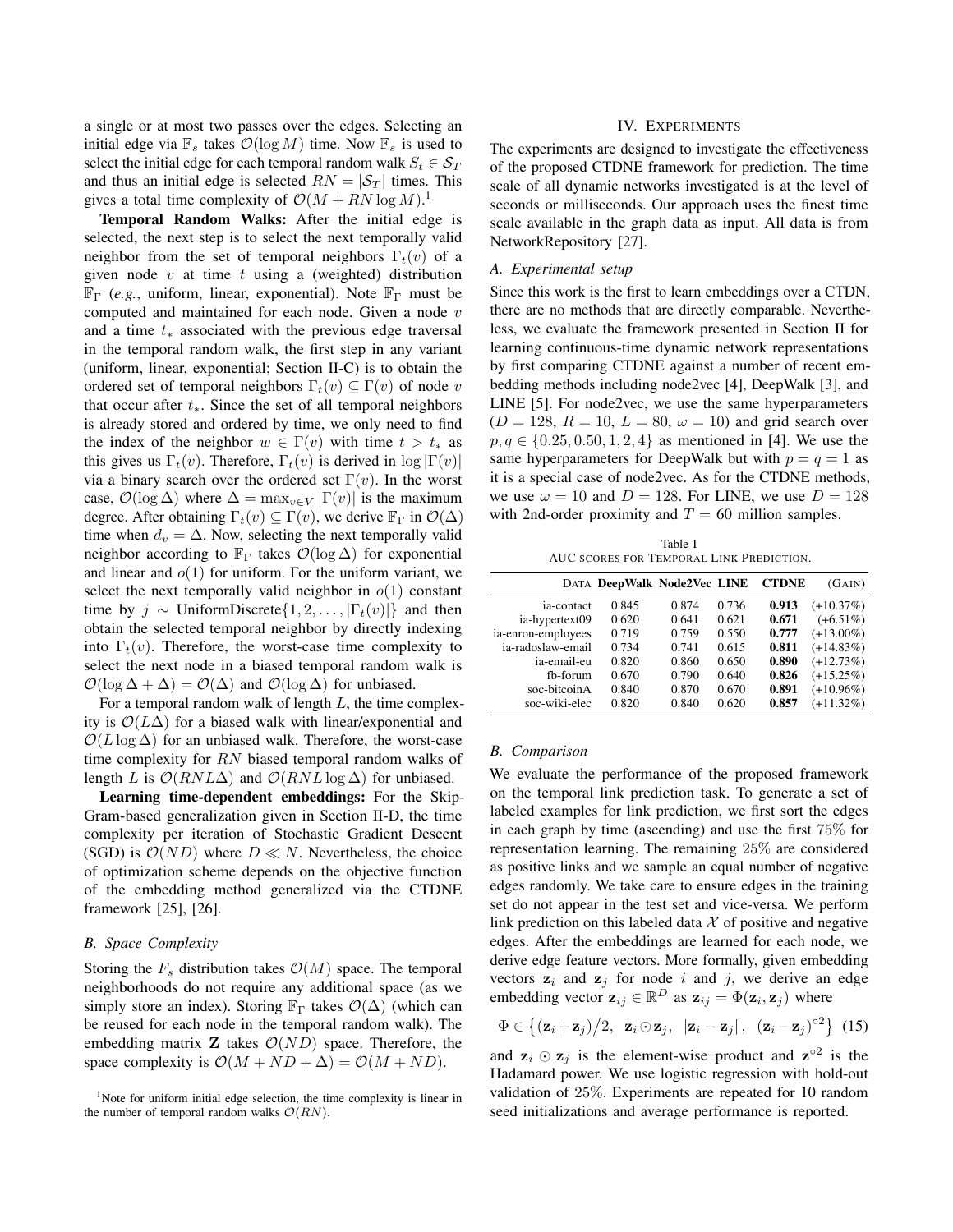Table II RESULTS FOR DIFFERENT CTDNE VARIANTS  $\mathbb{F}_s$  is the distribution for initial edge sampling and  $\mathbb{F}_\Gamma$  is the distribution for temporal neighbor sampling.

| Variant                |                        |         |       |       |       |
|------------------------|------------------------|---------|-------|-------|-------|
| $\mathbb{F}_s$         | ${\mathbb F}_{\Gamma}$ | contact | hyper | enron | rado  |
| Unif $(Eq. 1)$         | Unif $(Eq. 5)$         | 0.913   | 0.671 | 0.777 | 0.811 |
| Unif $(Eq. 1)$         | $Lin$ (Eq. 7)          | 0.903   | 0.665 | 0.769 | 0.797 |
| $Lin$ (Eq. 3)          | Unif $(Eq. 5)$         | 0.915   | 0.675 | 0.773 | 0.818 |
| $\mathbf{Lin}$ (Eq. 3) | $Lin$ (Eq. 7)          | 0.903   | 0.667 | 0.782 | 0.806 |
| Exp(Eq, 2)             | Exp(Eq. 6)             | 0.921   | 0.681 | 0.800 | 0.820 |
| Unif $(Eq. 1)$         | Exp(Eq. 6)             | 0.913   | 0.670 | 0.759 | 0.803 |
| Exp(Eq. 2)             | Unif $(Eq. 5)$         | 0.920   | 0.718 | 0.786 | 0.827 |
| $\mathbf{Lin}$ (Eq. 3) | Exp(Eq. 6)             | 0.916   | 0.681 | 0.782 | 0.823 |
| Exp(Eq. 2)             | $Lin$ (Eq. 7)          | 0.914   | 0.675 | 0.747 | 0.817 |

For fair comparison, we ensure the same amount of information is used for learning by all baseline methods. In particular, the number of *temporal context windows* is  $\beta = R \times N \times (L - \omega + 1)$  where R denotes the number of walks for each node and  $L$  is the length of a random walk required by the baseline methods. Recall that  $R$  and L are *not* required by CTDNE and are only used above to ensure that all methods use exactly the same amount of information for evaluation purposes. Note since CTDNE does not collect a fixed amount of random walks (of a fixed length) for each node as done by many other embedding methods [3], [4], instead the user simply specifies the  $#$ of temporal context windows (expected) per node and the total number of temporal context windows  $\beta$  is derived as a multiple of the number of nodes  $N = |V|$ . Hence, CTDNE is also easier to use as it requires a lot less hyperparameters that must be carefully tuned by the user.

Table I shows the performance of all the compared methods on the temporal link prediction task. For this experiment, we use the simplest CTDNE variant from the proposed framework and did not apply any *additional bias* to the selection strategy. In other words, both  $\mathbb{F}_s$  and  $\mathbb{F}_\Gamma$  are set to the uniform distribution. We note, however, that since our temporal walks are time-obeying (by Definition 2), the selection is already biased towards edges that appear later in time as the random walk traversal does not go back in time. Here we see that the proposed approach performs consistently better than DeepWalk, node2vec, and LINE. This is an indication that important information is lost when temporal information is ignored. Strikingly, our model does not leverage the bias introduced by node2vec [4], and yet it still outperforms this model by a significant margin. We could have generalized node2vec in a similar manner using the proposed framework from Section II. Obviously, we can expect to achieve even better predictive performance by using the CTDNE framework to derive a continuous-time node2vec generalization by replacing the notion of random walks in node2vec with the notion of *temporal random walks* biased by the (weighted) distributions  $\mathbb{F}_s$  and  $\mathbb{F}_{\Gamma}$ .

The last column of Table I provides the mean gain

in ROC-AUC averaged over all embedding methods for each dynamic network. In all cases, the proposed approach significantly outperforms the other embedding methods across all dynamic networks. Notably, we achieve an overall gain in AUC of 11.9% across all embedding methods and graphs. These results indicate that modeling and incorporating the temporal dependencies in graphs is important for learning appropriate and meaningful network representations. It is also worth noting that many other approaches that leverage random walks can also be generalized using the proposed framework [8], [11], [9], [21], [12], as well as any future state-of-the-art embedding method.

Results for a variety of other variants of the proposed framework are shown in Table II. Overall, we find that using a biased distribution (*e.g.*, linear or exponential) improves predictive performance in terms of AUC compared to the uniform distribution on many graphs.

We also investigated the difference between CTDNEs proposed in this work and discrete-time dynamic network embeddings (DTDNEs) defined as any embedding derived from a sequence of discrete static snapshot graphs  $\mathcal{G}$  =  ${G_1, G_2, \ldots, G_t}$ . All existing work to date for temporal networks have focused on DTDNE methods as opposed to the class of CTDNE methods proposed in this work. Notice that DTDNE methods use *approximations* of the actual dynamic network whereas CTDN embeddings do not and leverage the actual valid temporal information without any temporal loss. In this experiment, we create discrete snapshot graphs and learn embeddings for each one using the previous approaches. For each snapshot graph, we learn a  $(D/T)$ -dimensional embedding and concatenate them all to obtain a D-dimensional embedding and then evaluate the embedding for link prediction as described previously.

One problem common with DTDNE methods is how to handle nodes that are not active in a given static snapshot graph  $G_i$  (*i.e.*, the node has no edges that occur in  $G_i$ ). In such situations, we set the node embedding for that static snapshot graph to all zeros. However, we also used the embedding from the last active snapshot graph as well as the mean embedding of the active nodes and observed similar results. More importantly, unlike DTDNE methods that have many issues and heuristics required to handle them (*e.g.*, the time-scale, how to handle inactive nodes, etc), CTDNEs do not. This is yet again another advantage of the CTDN embeddings introduced in this work. Results are provided in Table III. Since node2vec always performs the best among the baseline methods (Table I), we use it as a basis for the

Table III RESULTS COMPARING DTDNES TO CTDNES (AUC)

| <b>DATA</b>                                                             | <b>DTDNE</b>                     | <b>CTDNE</b>                     | (GAIN)                                                  |  |
|-------------------------------------------------------------------------|----------------------------------|----------------------------------|---------------------------------------------------------|--|
| ia-contact<br>ia-hypertext09<br>ia-enron-employees<br>ia-radoslaw-email | 0.843<br>0.612<br>0.721<br>0.785 | 0.913<br>0.671<br>0.777<br>0.811 | $(+8.30\%)$<br>$(+9.64\%)$<br>$(+7.76%)$<br>$(+3.31\%)$ |  |
|                                                                         |                                  |                                  |                                                         |  |